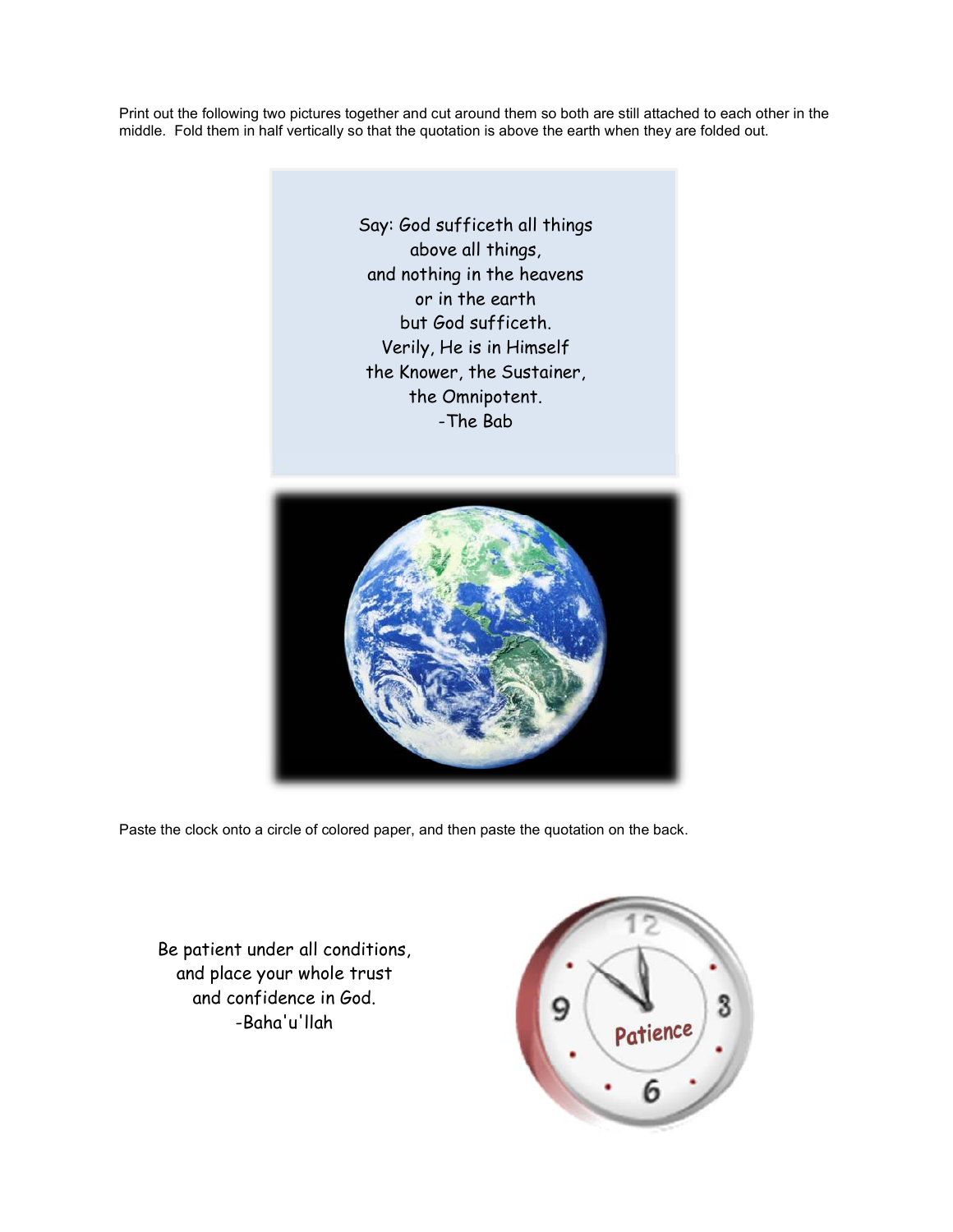## **Devotional on Patience**

O Son of Man! For everything there is a sign. The sign of love is fortitude under My decree and patience under My trials. (Baha'u'llah, The Arabic Hidden Words)

Be content with that which hath been ordained by an irrevocable decree, and be of them that endure with patience. (Baha'u'llah, Summons of the Lord of Hosts, p. 153)

It behoveth whosoever hath set his face towards the Most Sublime Horizon to cleave tenaciously unto the cord of patience, and to put his reliance in God, the Help in Peril, the Unconstrained.

(Baha'u'llah, Tablets of Baha'u'llah, p. 212)

Love and obey your Heavenly Father, and rest assured that Divine help is yours. Verily I say unto you that you shall indeed conquer the world! Only have faith, patience and courage -- this is but the beginning, but surely you will succeed, for God is with you! (Abdu'l-Baha, Paris Talks, p. 101)

In the moment of catastrophe, find ye patience, resignation and submission. The more the calamities are intensified the less become ye disturbed. Withstand ye, with perfect assurance, the flood of trials and calamities, through the power of His Highness, the Almighty. (Abdu'l-Baha, Baha'i World Faith, p. 363)

Therefore, thou must widen thy heart, dilate thy breast, have patience in plenty, calmness of soul and cut thyself from everything but God! (Abdu'l-Baha, Baha'i World Faith, p. 363)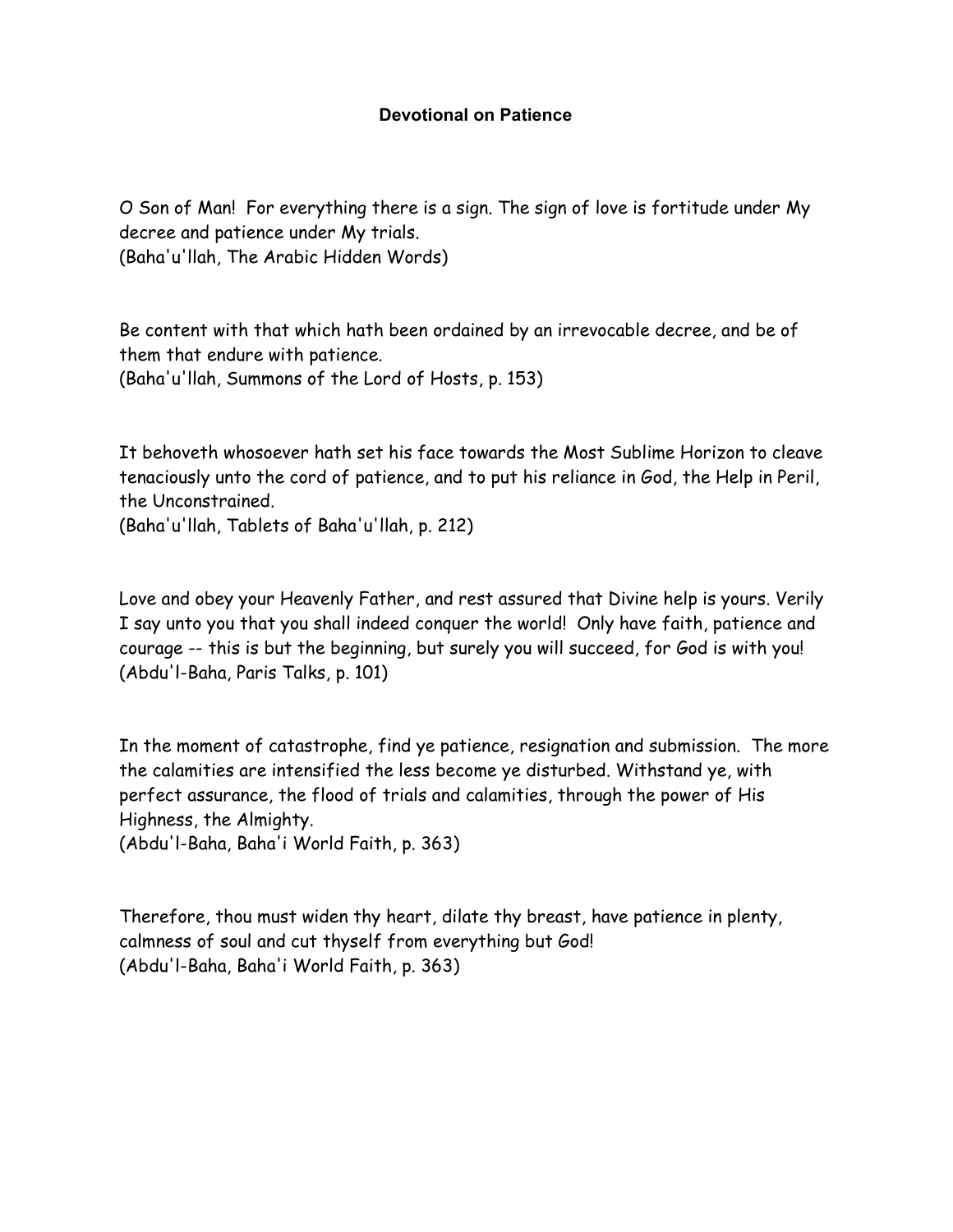## **My Book About Patience**

When we are patient, we wait without complaining.

We remember that sometimes it takes time for something to happen, no matter how much we want it.

Patience is having self-control and remembering that sometimes there is no other choice but to wait.

We can make the most of situations by remembering that what we are waiting for is worth it.

Patience is trusting God will help everything turn out right in the end. Our effort will pay off!

We cannot control other people or situations, but we can always control our own behavior. We may as well enjoy the ride!











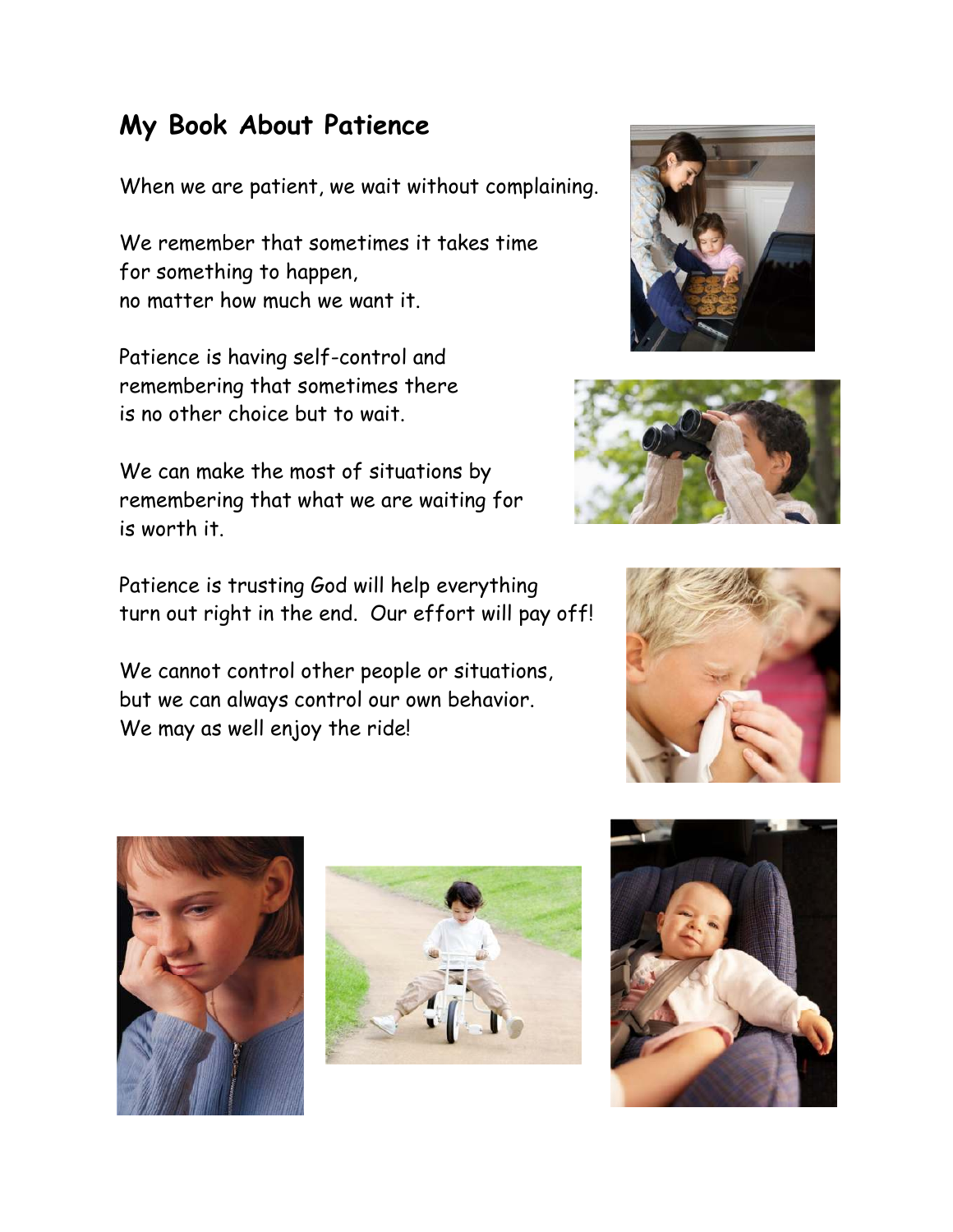

Be patient under all conditions, and place your whole trust and confidence in God. -Baha'u'llah